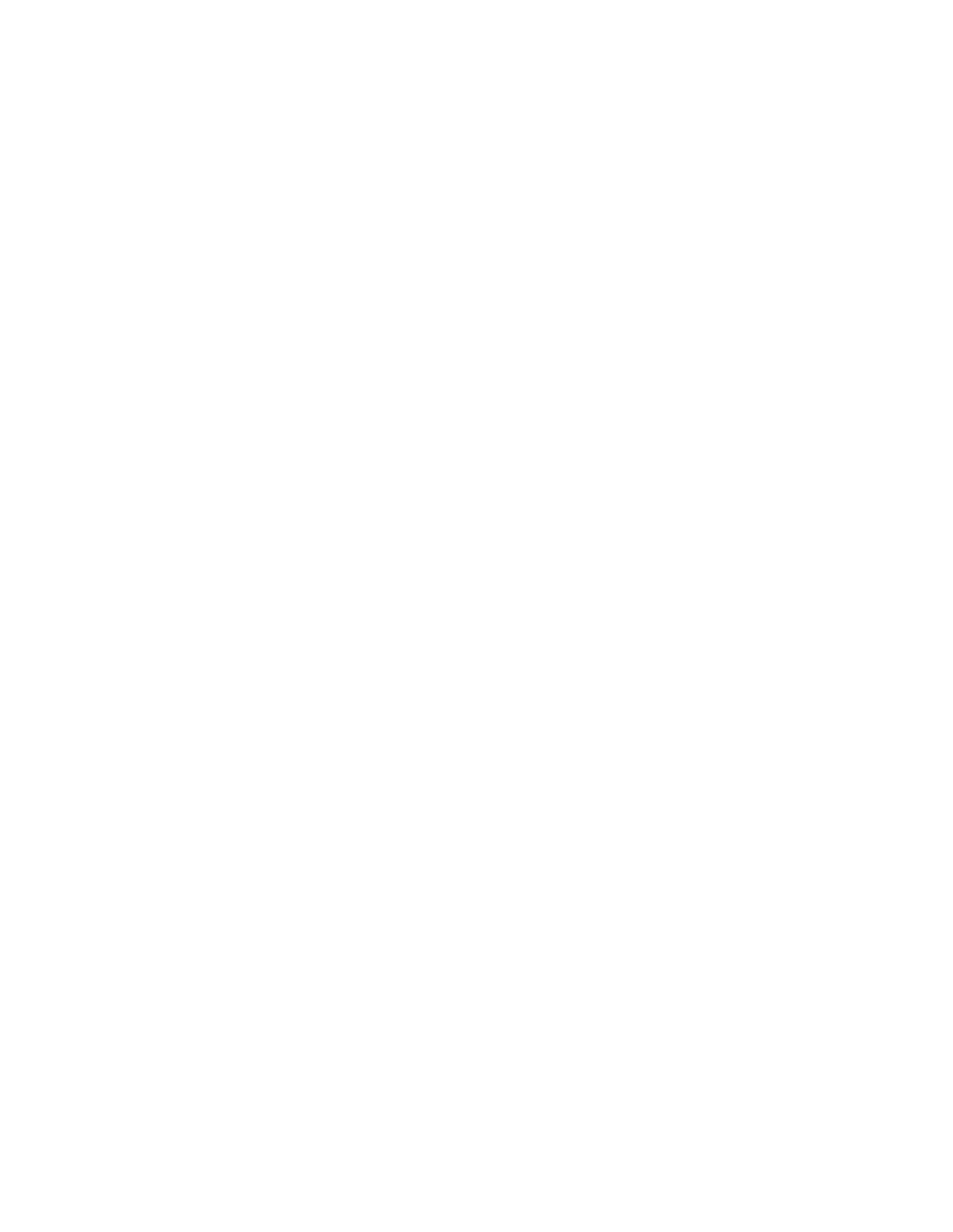### INTERNATIONAL MONETARY FUND

#### AND

# INTERNATIONAL DEVELOPMENT ASSOCIATION

### REPUBLIC OF SENEGAL

### **POVERTY REDUCTION STRATEGY PAPER—ANNUAL PROGRESS REPORT JOINT STAFF ADVISORY NOTE**

Prepared by the Staffs of the International Monetary Fund and the International Development Association

Approved by Saul Lizondo and Carlos Muñiz (IMF) and Gobind Nankani and Danny Leipziger (IDA)

December 6, 2004

#### **I. OVERVIEW**

1. **Senegal's poverty reduction strategy paper (PRSP) was distributed to the Executive Boards of IDA and the IMF in October 2002, after endorsement by the Presidential Council in July 2002.**<sup>1</sup> It covers the period 2003–05. The joint staff assessment concluded that the policies contained in the PRSP provided an adequate framework for the country's objective to fight poverty.<sup>2</sup> The PRSP was welcomed by the Executive Boards in December 2002 as a sound basis for poverty reduction and concessional financing.

2. **Senegal's first annual PRSP progress report provides a candid review and analysis of the implementation of the PRSP.** The progress report (hereafter the Report) was prepared through a broad participatory process and covers (i) the progress made in the implementation of the PRSP since December 2002 focusing on its main pillars and crosssectoral themes, and (ii) perspectives for 2004.

3. **The Report highlights that, overall, the first year implementation of the PRSP was adequate**. The government maintained appropriate macroeconomic policies during

www.imf.org, www.worldbank.org: Senegal-Poverty Reduction Strategy Paper, 2002.

1

 $2$  www.imf.org, www.worldbank.org: Senegal-Poverty Reduction Strategy Paper-Joint Staff Assessment, December 2, 2002.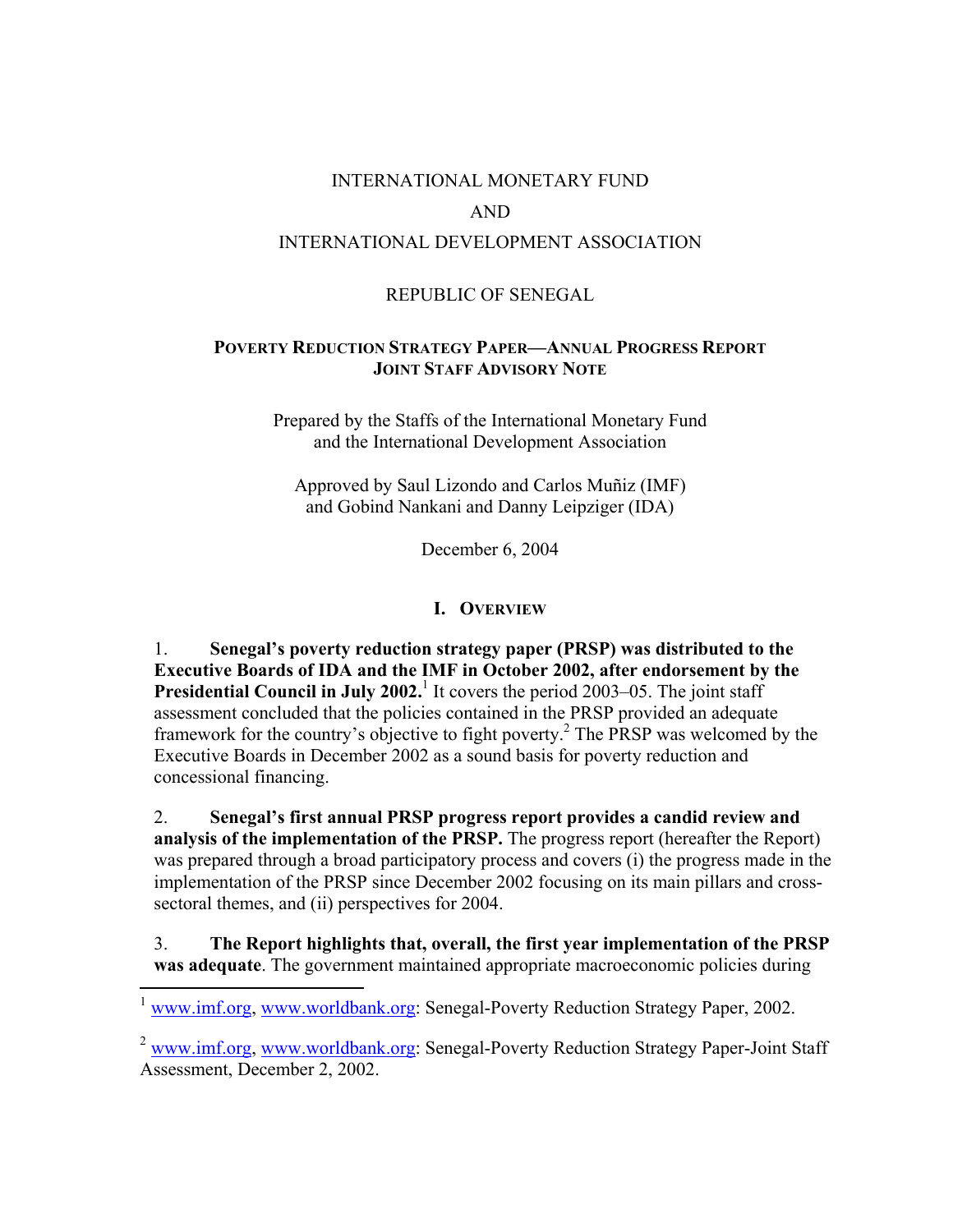2003, with real GDP growth exceeding 6 percent. The authorities have also improved the diagnosis of poverty in Senegal, which was a weakness of the original PRSP. The new poverty data (collected in 2001–02 and recently analyzed in a joint study by the government and the World Bank) indicate a significant reduction in poverty over the past decade, and pinpoint the determinants of poverty in Senegal at the macro and microeconomic levels. This new analysis confirms the priorities initially defined by the government in its poverty reduction strategy during 2002.

4. **The Report also notes that in some areas, implementation of the PRSP has been uneven.** Senegal's poverty reduction strategy is built on four pillars: (i) wealth creation; (ii) capacity building and the provision of basic social services; (iii) improving the living conditions of vulnerable groups; and (iv) monitoring and evaluation. The government has realized progress in strengthening the first pillar with fitting macroeconomic policies, improvements in the investment climate through tax, regulatory and administrative reforms, and progress in structural reforms in the water and telecommunication, and electricity sectors. By contrast, reforms in the groundnut sector have been delayed. The second pillar of the PRSP has also received substantial attention from the authorities, through the implementation of reforms aimed at strengthening public expenditure management. But spending irregularities in 2003 have revealed severe deficiencies in fiscal transparency and procurement practices, which the authorities have started to address. While the latest data indicate a marked reduction in poverty over the past ten years, the Report provides little information on policy initiatives targeting vulnerable groups in 2003. Implementing measures to improve living conditions of these groups should be an important agenda item for the second year implementation of the PRSP. The last pillar has seen some progress, notably through the activities of the PRSP Secretariat and the gradual establishment of regional PRSP committees.

5. **There remain shortcomings and challenges on which the authorities will need to concentrate in the future.** These include the need for (i) improving fiscal transparency and procurement practices; (ii) strengthening the links between policy implementation and the PRSP objectives, notably through more and efficient decentralization; (iii) better aligning public expenditures with the priorities of the PRSP to achieve the ambitious medium- and long-term targets, especially, those aiming to improve the living conditions of vulnerable groups; (iv) identifying the binding constraints to improve absorptive capacity in both public and private sectors to facilitate the execution of poverty reducing programs and proposing remedial measures; and (v) strengthening monitoring and evaluation of the PRSP through the full implementation of the institutional framework and periodic reporting on the evolution of the quantitative indicators aimed at measuring progress toward longterm PRSP objectives and the Millennium Development Goals (MDGs), which is of utmost importance for the credibility of the PRSP process.

6. **Recent economic developments have confirmed that the main risks for the successful implementation of the PRSP are both exogenous shocks—such as the drought in 2002 and the recent sharp increase in oil prices─ and endogenous difficulties in implementing structural reforms—in particular with respect to**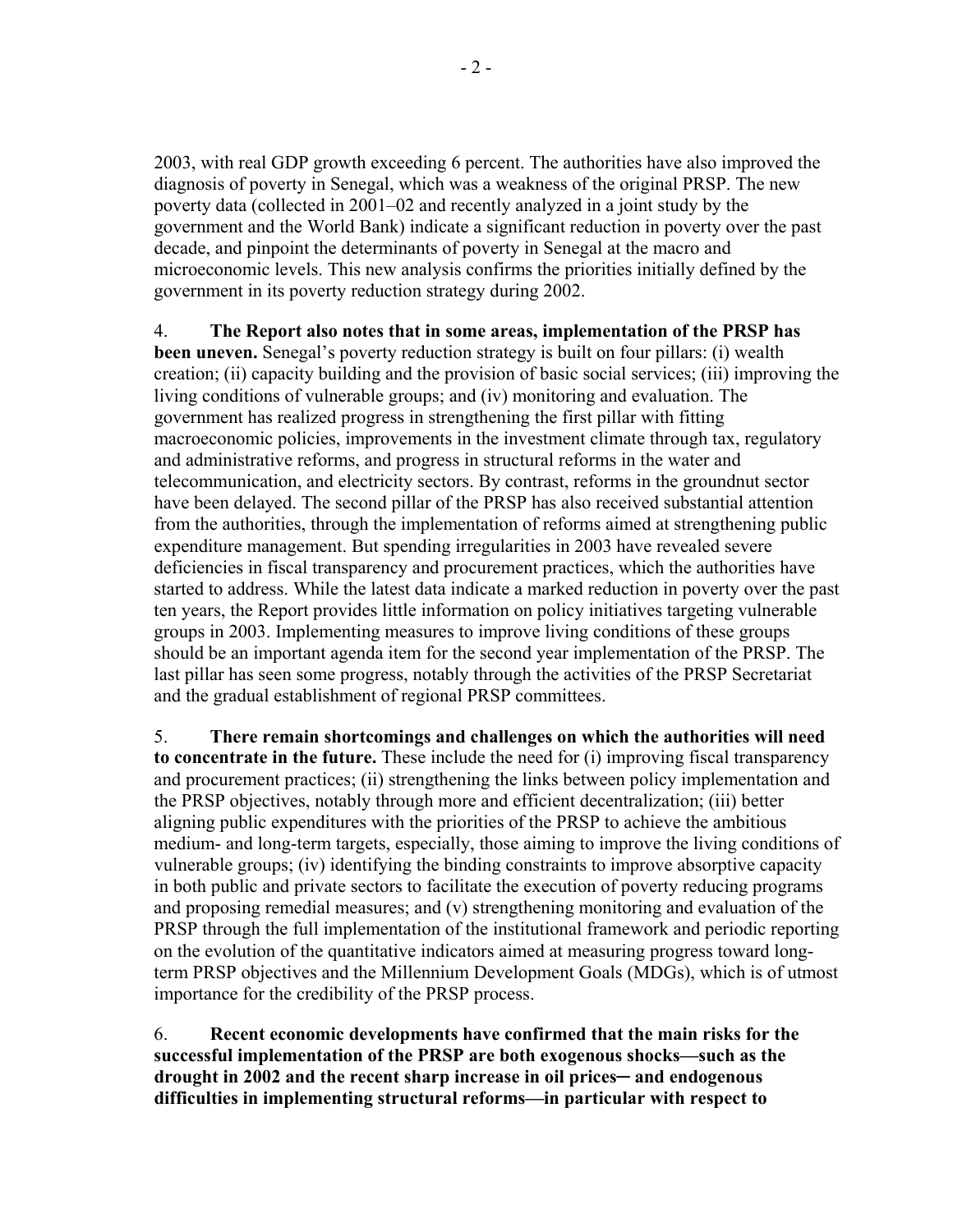**governance, and in the groundnut sector.** The authorities' continued efforts to diversify the economy, a key element of the wealth creation pillar, should help to mitigate the first risk. Donors' assistance should also be called to cope with exogenous shocks. The second risk needs to be tackled through: (i) sustained efforts to strengthen public financial management, including in particular fiscal transparency and procurement practices, at the central and local government levels, and the management of resources transferred to local governments in accordance with the government's decentralization strategy; (ii) completing reforms in the groundnut and electricity sectors; (iii) further work on integrated sector strategies that link institutional reforms to investment programs; and (iv) further increasing institutional capacity dedicated to improving governance.

# **II. PROGRESS WITH POVERTY REDUCTION POLICIES AND PROGRAMS**

### **A. Macroeconomic Policies**

7. **Consistent with Senegal's three-year arrangement under the IMF's Poverty Reduction and Growth Facility (PRGF), the government continued the implementation of appropriate macroeconomic policies in 2003**. In spite of the economic slowdown caused by poor weather conditions in 2002, the government continued to focus on enhancing revenue mobilization, prudent public expenditures execution, and reallocation of public resources to social sectors. Supported by a small and well targeted fiscal stimulus, and the easing of monetary conditions by the Central Bank of West African States (BCEAO), the economy regained its growth trajectory and inflation remained low.

8. **Economic developments were satisfactory in 2003.** Real GDP growth reached 6.5 percent, as agricultural output recovered from the weather induced contraction in 2002, and the secondary and tertiary sectors expanded by about 6 percent and 4 percent, respectively.<sup>3</sup> Contributing factors were improved rainfall, the rise in the level of public expenditure with, in particular, the introduction of an emergency program to support the rural population, and an accelerated program of spending of resources freed by Senegal's debt relief under the enhanced Initiative for Heavily Indebted Poor Countries (HIPC). Consumer price inflation was virtually absent. The external current account deficit (including current official grants) is estimated at 6.5 percent of GDP as against 6 percent in 2002, mainly because of the weakness of certain export sectors (mining, groundnuts) and rising imports of goods and services (petroleum, food).

9. **The fiscal stance remained prudent in 2003**. Improvements in tax administration yielded an increase in the tax/GDP ratio to the level targeted in the PRSP (18.2 percent of

<sup>&</sup>lt;sup>3</sup> This joint staff advisory note uses the most recent IMF staff estimates of macroeconomic performance, including fiscal performance. These estimates vary slightly from those presented in the Report, which had to rely on earlier estimates that have become superseded by more recent information.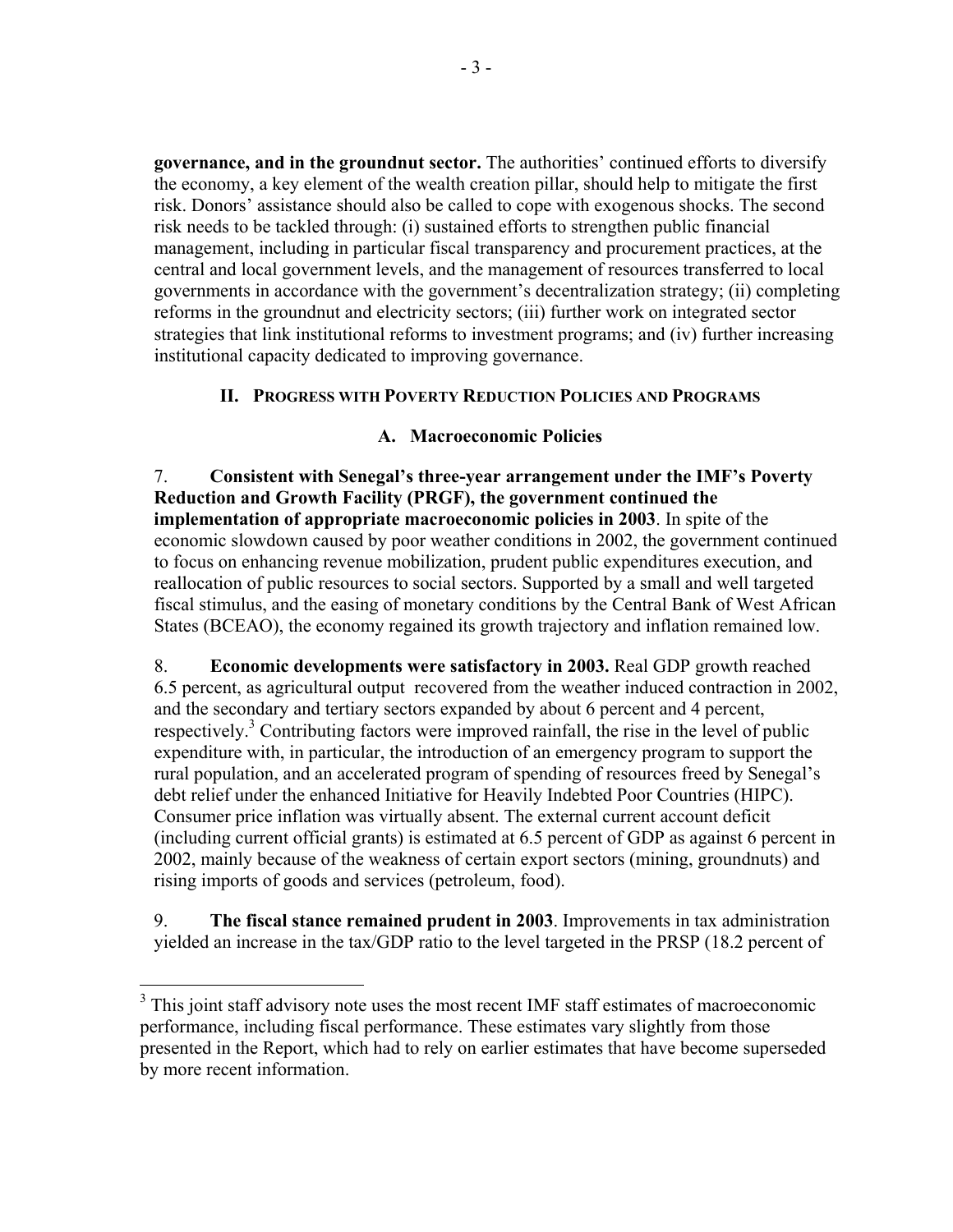GDP). The fiscal stimulus, including more HIPC spending, caused both the overall fiscal balance (-1.4 percent of GDP) and the basic fiscal balance  $(0.6$  percent of GDP) to slip below the levels assumed in the PRSP (respectively, -0.5 and 1.4 percent of GDP under the middle-case scenario). Nonetheless, the fiscal stance remained consistent with the authorities' dual goals of maintaining fiscal prudence and realizing higher spending on the PRSP priorities.

10. **However spending irregularities in 2003 that came to light in June 2004 have revealed severe deficiencies in fiscal discipline and transparency that the authorities have started to address.** In 2003 the government committed public resources for infrastructure projects without the required budgetary allocation. The contracts for these projects amounted to about 1 percent of GDP. In the absence of allocations in the 2003 budget, contracts signed with firms in 2003 carried a promise of payment with resources from 2004 and 2005 budgets<sup>5</sup>. These projects are compatible with overall fiscal sustainability but were not included in the list of priority projects of the PRSP. They mainly consist of road infrastructure work and renovation of administrative buildings in Thiès, the second largest city of the country, which the authorities have justified as part of their policy to create new regional focal points of development in secondary cities in line with the wealth creation pillar of the PRSP. The implementation of these projects revealed important deficiencies in fiscal discipline and transparency, as well as in procurement practices and laws. In order to address these shortcomings, the authorities have started to implement the following remedial actions: (i) this spending has been fully incorporated in the 2004 budget; (ii) the authorities will clearly identify budget lines for all planned infrastructure works in their next annual and three-year public investment programs; (iii) the authorities have committed to refrain from signing any contract before the required budget allocations are approved by parliament; and (iv) the authorities will, in consultation with the World Bank and the IMF, adopt a series of measures aimed at improving procurement practices, including curtailing the use of emergency procedures (without competitive tender), and a revision of procurement laws with a view to removing loopholes which facilitated these spending irregularities.

11. **In view of recent and projected growth performance, the staffs believe that the authorities should continue to base their financial programming on the PRSP's more conservative growth scenarios**. The growth performance in 2003 and the output growth expected for 2004-05 (6 percent) reinforce the view that the optimistic growth PRSP

 $\overline{a}$ 

<sup>4</sup> Budget revenue minus total expenditure and net lending, excluding externally financed capital expenditures and on-lending of external loans to other public entities.

 $<sup>5</sup>$  Although some projects were executed by firms in 2003, this spending did not affect the</sup> fiscal accounts in 2003 because public expenditure is recorded on a payment order basis in accordance with WAEMU directives and payment orders were issued only in 2004. If public expenditure was recorded on a commitment basis, this spending would have increased the fiscal deficits reported in paragraph 9 for 2003 by about ½ percent of GDP.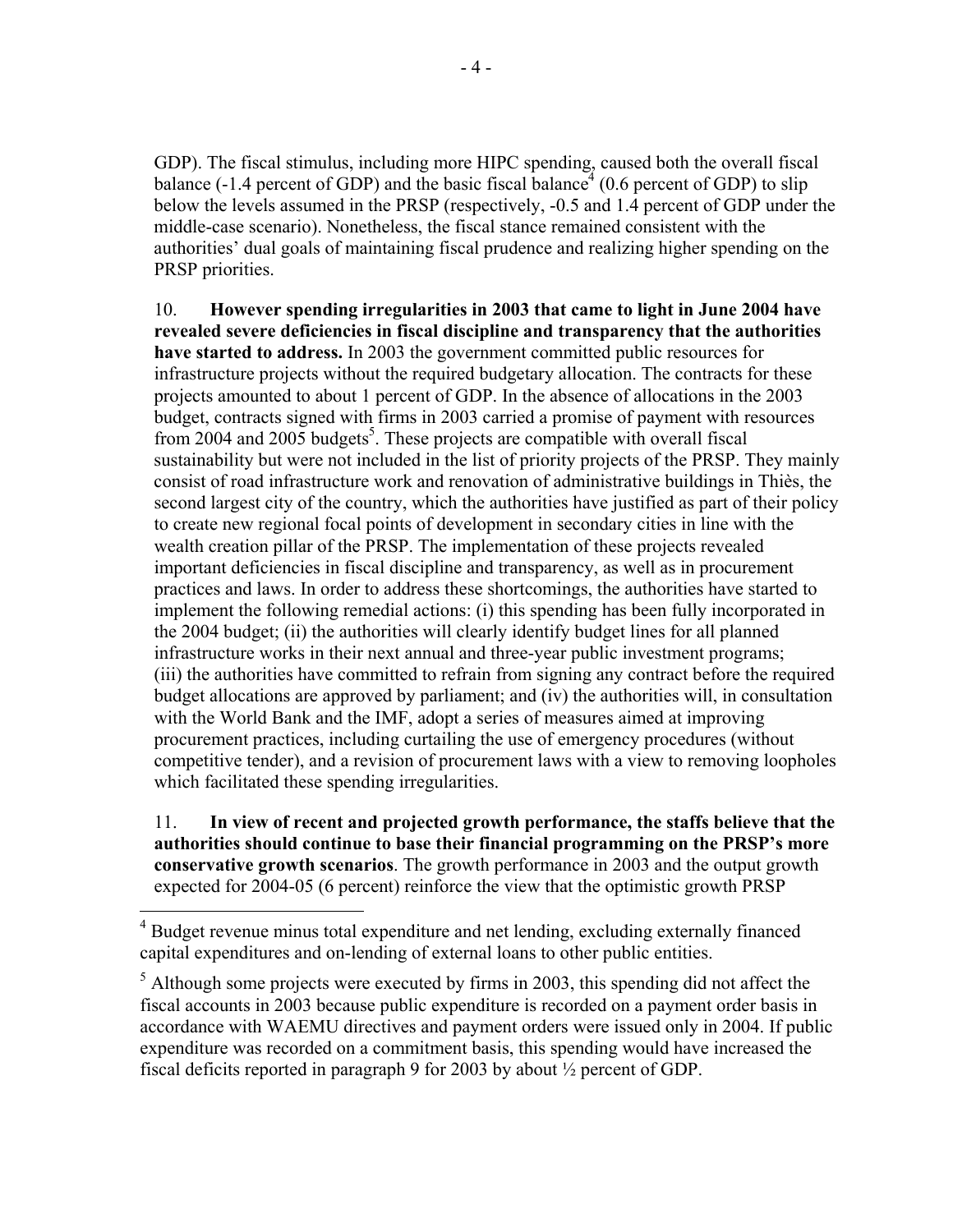scenario (7 percent on average over 2003-05) is not within reach in the near term. The authorities are on the right track of removing obstacles to investment and growth—with reforms in strategic sectors and steps to further improve the investment climate and efforts to increase the government's capacity to transform efficiently resources into quality services delivered at the central and local levels—but the pace of all these efforts may have to be accelerated to lift Senegal onto the higher growth trajectory. On the basis of current prospects, the staffs recommend that the authorities continue to program their financial policies on the basis of the PRSP's more conservative growth scenarios (around 6 percent on average over 2004-05), and continue their efforts to mobilize domestic resources to a level consistent with their medium-term priority investment program.

### **B. Poverty Reduction**

12. **The staffs welcome the authorities' improved analysis of poverty in Senegal, based on the new data from the household survey of 2001/02**, which suggests a significant reduction of poverty and pinpoints the determinants of poverty at the macro and microeconomic levels.

13. **Contrary to the previous finding presented in the PRSP, the Report indicates that poverty declined in Senegal over the past decade thanks to relatively high GDP growth**. A joint study by the government and the World Bank has provided new estimates of poverty based on the 1994-95 and 2001 household surveys, suggesting that growth had a significant impact on poverty with the share of the population living in poverty decreased from 67.9 percent in 1994 (61.4 percent of households) to 57.1 percent in 2001 (48.5 percent of households). The decrease was larger in Dakar and other urban centers than in rural areas, a finding which should be further analyzed in the next Report in order to better understand the links between growth and poverty reduction. Despite these positive trends, the staffs note that perceptions of poverty show that about two-thirds of households identify themselves as poor and one-third of poor and non-poor alike felt poverty had substantially increased in their community over the last five years. However, half of the Senegalese population is hopeful that poverty will decrease in the next five years.

14. **The new analysis has considerably improved the diagnosis of poverty in Senegal and confirmed the validity of the priority actions identified in the PRSP. However, the Report does not fully spell out the policy implications of the concentration of poverty in rural areas.** In general, government spending continues to be skewed to the central level, to urban areas, and to better-off households. Since poverty is concentrated in rural areas, greater financial resources are needed at the local level to enable local governments to carry out in full the functions for which they have been made responsible by law since 1996. The system for transferring resources from the central government to local governments is inefficient and needs to be made simpler and more predictable. Also, significant training and capacity building at the local levels will be required so that the central government will feel confident that the transferred financial resources will be well used. Lastly, an effort should be made to enhance the development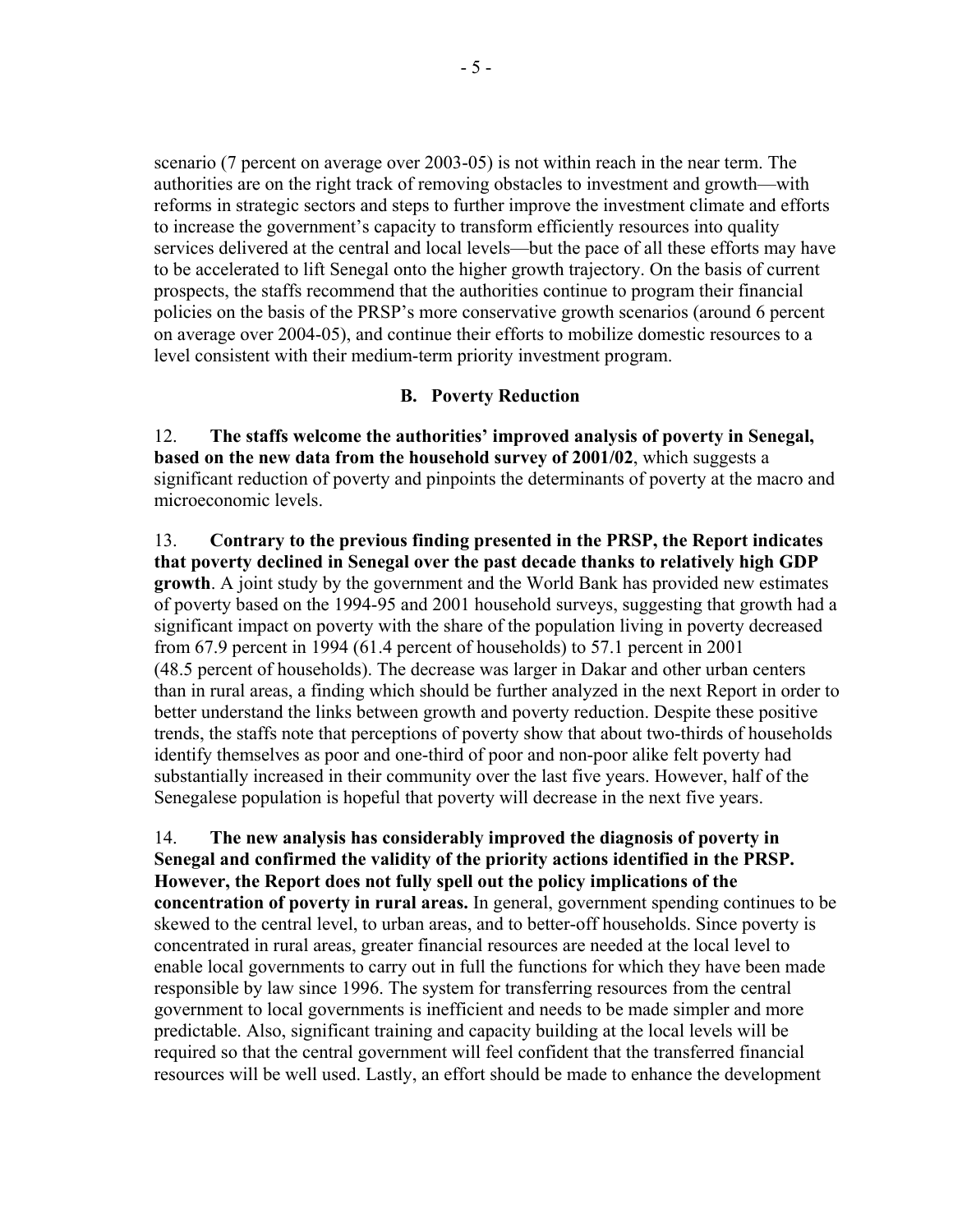of new private activities, especially small and medium firms, through improved access to credit and commercial information.

### **C. Sectoral Policies**

#### **Policies to promote wealth creation**

#### 15. **Building on discussions between the authorities and members of the Presidential Investors' Council, the authorities have improved the business**

**environment**. Regulations concerning private investment, including "red tape" in business registration and taxation, were streamlined. The National Assembly adopted reforms that simplify the corporate income tax and the investment code in January 2004. In line with recommendations from the World Bank's Foreign Investment Advisory Services (FIAS), the tax reform reduced the corporate income tax rate (from 35 to 33 percent), widened the tax basis by abolishing several tax exemptions, and introduced, for small enterprises, a single tax that stands in for income tax, value-added tax, patent contributions, and social security charges. The new investment code, that replaced the previous code adopted in 1987, broadened the scope of eligible sectors to take account of PRSP priorities and streamlined the system of investment incentives. In November 2003, parliament passed legislation for the creation of a National Anticorruption Committee that was set up in May 2004.

16. **In its effort to promote wealth creation, the government has initiated, albeit with delays, key structural reforms in the groundnut and electricity sectors.** In the groundnut sector**,** the government adopted its Policy Letter for Development of the Groundnut Industry in May 2003. The authorities launched a tender for the privatization of the groundnut processing state-owned company SONACOS in January 2004 and expected to conclude the process by end-May 2004. In June 2004, the authorities received only one eligible bid for the purchase of SONACOS. The bid is under negotiation, in view of its low level compared with the valuation of the company by an independent expert. In case the bid is finally rejected, the authorities envisage taking steps to strengthen the company's financial position before launching a new privatization strategy in 2005. In the electricity sector, following the unsuccessful privatization of SENELEC in 2000 and 2002, the government adopted a new Energy Sector Policy Letter in March 2003, with the support of the World Bank. As part of the new sector strategy, SENELEC's operating cash-flows considerably improved in 2003 with higher collection rates and lower operating costs, and the government has concluded the process of selecting a private independent producer (PIP) to increase generation capacity by 60MW (equivalent to about 13 percent) in the country. However, the recent decision to cut electricity prices by 5 percent in accordance with the current price formula, in spite of the recent sharp rise in oil prices, will weaken SENELEC's financial performance in 2004.

17. **The staffs welcome the attention paid to the PRSP first pillar but agree that, as noted in the Report, most reforms need to be pursued further.** This challenge is particularly evident for the structural reforms initiated in the groundnut and electricity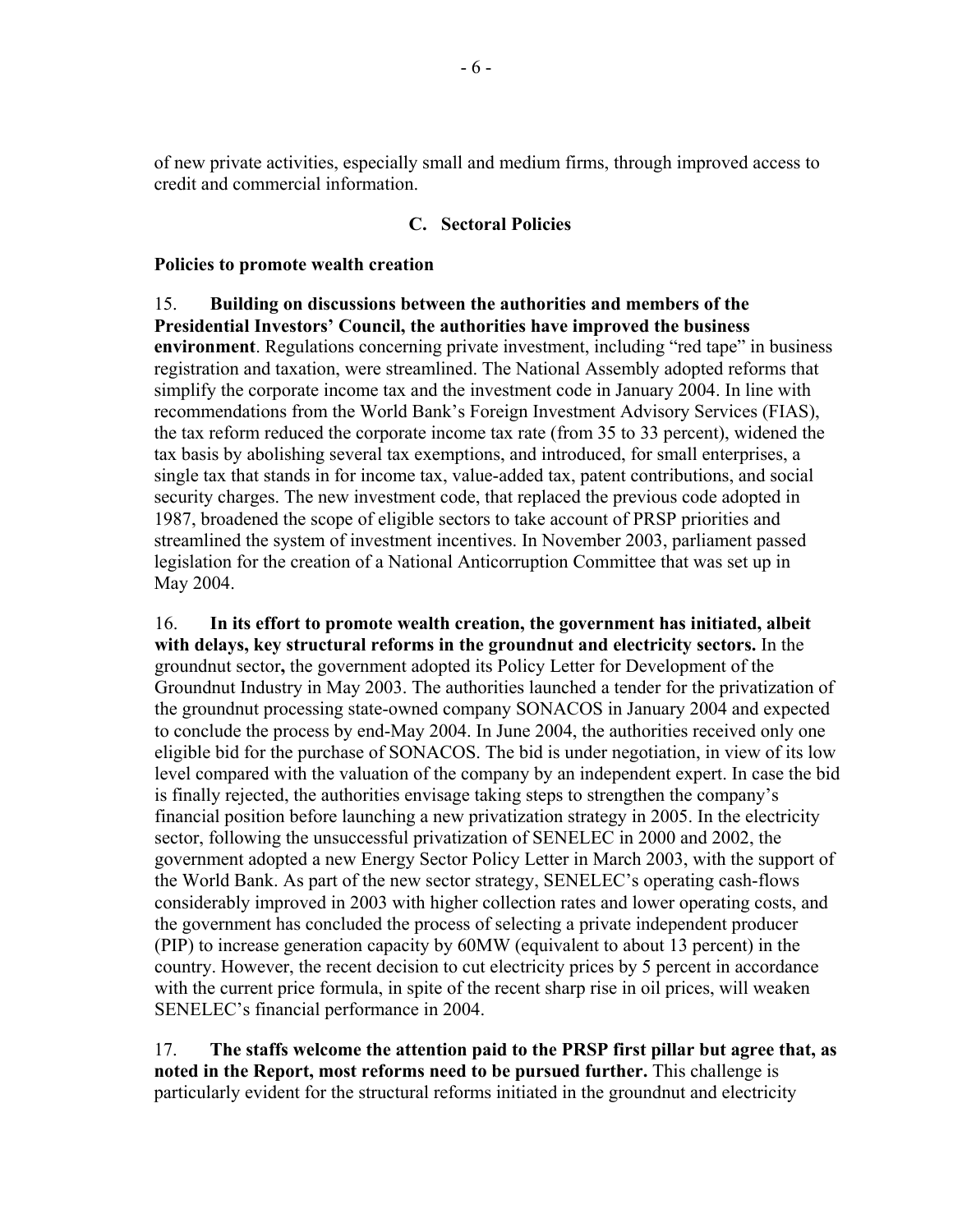sectors. The staffs recommend that the next Report discuss more explicitly actions and outcomes in other strategic sectors of the Senegalese economy listed in the PRSP, such as non-groundnut agriculture (given the importance of rural poverty), fisheries, industries, tourism, and SMEs. Similarly, the reform of the Mining Code, which the PRSP portrayed as a major obstacle to investment, needs to be addressed. The next Report should also discuss how the large infrastructure projects (*les grands travaux du Chef de l'État* such as the new airport and the Dakar-Thiès Highway), which are under consideration by the government but are absent from both the PRSP and the Report, and the infrastructure projects in Dakar and secondary cities fit into the poverty reduction strategy.

# **Policies to promote capacity building and basic social services**

18. **Promoting capacity building has received considerable attention from the Senegalese government during 2003**. As part of its recruitment strategy of 15,000 civil servants during 2003-05, the government plans to enhance capacity in the main sectors of the PRSP, including education, health, justice, tax collection, and security. The authorities also approved two action plans supporting public expenditure management reforms (following recommendations of the Country Financial Accountability Assessment—CFAA and the Country Procurement Assessment Review—CPAR) and initiated implementation, with the support of donors, including the World Bank and the IMF. Over the past few years, Senegal has made significant progress in public expenditure management as reflected in the recent joint IMF and World Bank's HIPC Assessment and Action Plan (AAP) that concluded that Senegal now meets seven of 16 benchmark indicators, against four in 2001. The most important improvements have occurred in the areas of public expenditure tracking—notably in the priority areas defined in the PRSP, internal controls, and budget preparation. However, significant upgrading is still needed in internal and external control of budget execution and state-owned enterprises. The authorities should continue their efforts in these crucial areas as they should lead to higher transparency, more financial resources, and a better allocation of spending, both at the central and local government levels.

19. **The allocation of spending towards social sectors continued to improve as both the shares of education and health expenditures in total public expenditures**  (26.5 percent)<sup>6</sup> and in GDP (6.0 percent) increased (by about 0.5 percent) in 2003. The spending of HIPC resources (US\$153 million in 2000-03) on capital expenditures in social sectors has contributed to reinforce this positive trend. However, the growing share of education and health expenditures in total public expenditures and in GDP masks diverging

 $\overline{a}$ 

 $<sup>6</sup>$  As defined in the completion point document for the enhanced HIPC Initiative (IMF)</sup> Country Report No. 04/130 and www.worldbank.org, April 1, 2004, Appendix II, Table 2, p. 52). These ratios differ from those presented in the Report (see Table 6, p. 27). The latter reports ratios of smaller aggregates, namely, current education and health expenditures over total current expenditures, excluding interest payments and exceptional expenditures.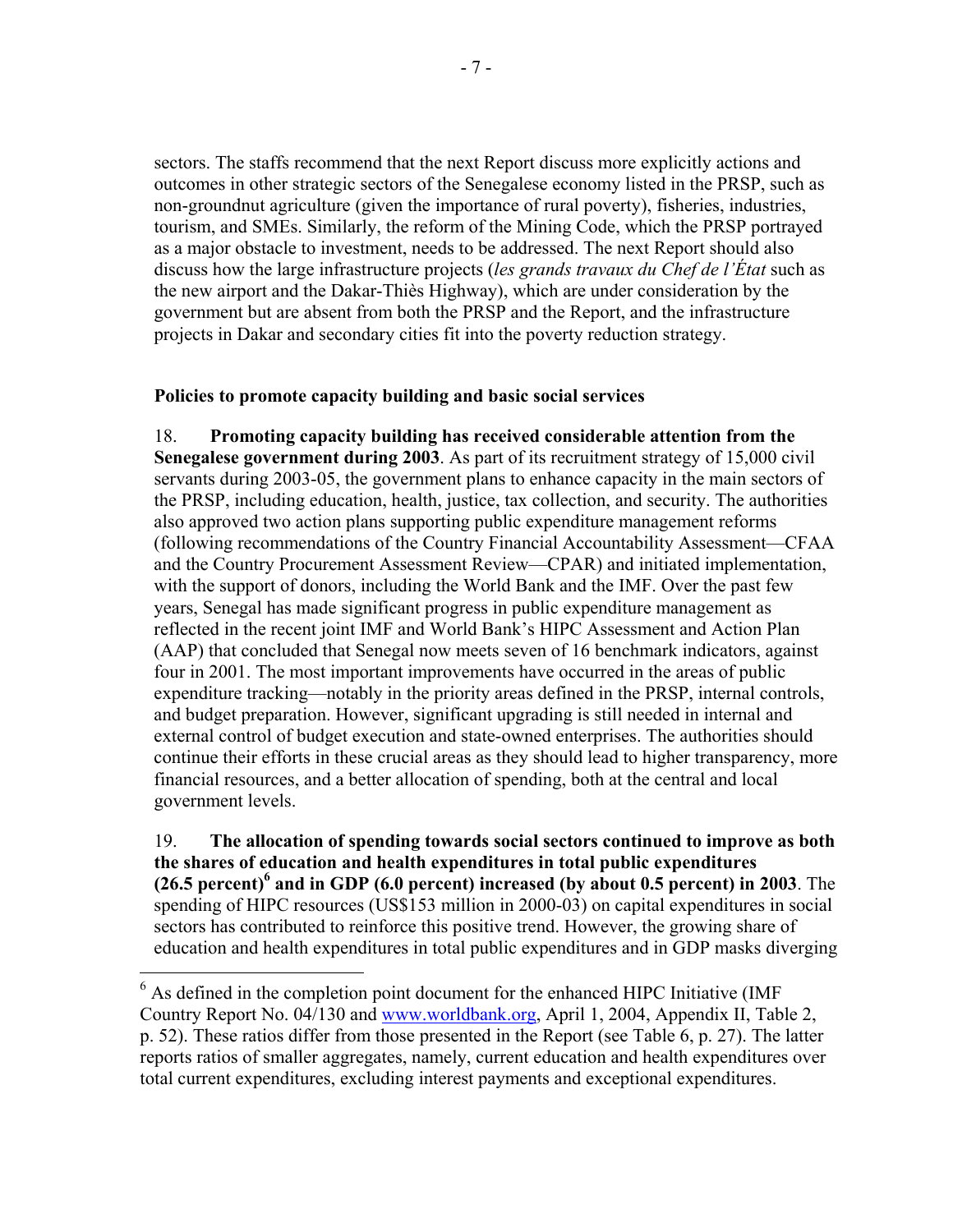sectoral trends: while the shares of education spending grew during 2000-03 (from 18.3 to 21.3 percent of total spending and from 3.6 to 4.8 percent of GDP), the shares of health spending contracted (from 6.4 to 5.1 percent of total spending and from 1.3 to 1.2 percent of GDP), as a result of weak implementation capacity in this sector, both at the central and local levels.

20. **Although social sectors, such as education and health, benefit from a substantial level of financial resources, their contribution to reaching the MDGs has been uneven.** This is particularly the case for the health sector where progress in immunization coverage and maternal health programs has been insufficient for Senegal to attain two objectives that had been set as triggers for its completion point under the enhanced HIPC Initiative.<sup>7</sup> The authorities are developing a new health sector strategy with donors in order to meet their medium-term objectives. This strategy is designed to address both sectoral and cross-cutting issues in the health sector and also target a few specific activities that are expected to produce better outcomes for the Senegalese population living in unhealthy conditions. It would be useful that the next Report provides a detailed account of the implementation of the new strategy in the health sector.

21. **It is recommended that the next Report include a more detailed analysis of the government's decentralization strategy for the delivery of basic social services in the regions**. The transfers of resources to local communities, which have received increasing responsibilities in delivering social services, continue to be problematic, even though some progress has been realized over the past year. These problems, including the slowness of these transfers and the absence of information about their allocation, continue to explain the relatively poor performance in the social sectors. They need to be resolved over the next few years so that Senegal can advance more decisively towards the MDGs. The next Report should more clearly analyze the authorities' decentralization strategy, notably whether the assignment of responsibilities to local communities is clear and in line with their administrative capacity.

# **Policies to improve the living conditions of vulnerable groups**

1

22. **Vulnerable groups are numerous and diverse in Senegal, including children, handicapped, elderly, and refugees**. The PRSP emphasized the need to improve the lives of vulnerable groups and prescribed actions to ensure that these groups do benefit from wealth creation and access to social services. The broad PRSP strategy in this area is to (i) improve the social status of vulnerable and marginalized groups; (ii) facilitate the access of the indigent populations to basic services, infrastructure and facilities; (iii) implement

 $<sup>7</sup>$  In view of remedial measures, including a new health sector strategy, the Executive Boards</sup> of IDA and the IMF considered that Senegal met the conditions to reach its completion point under the enhanced HIPC Initiative on April 19, 2004 (IMF Country Report No. 04/130 and www.worldbank.org, April 1, 2004).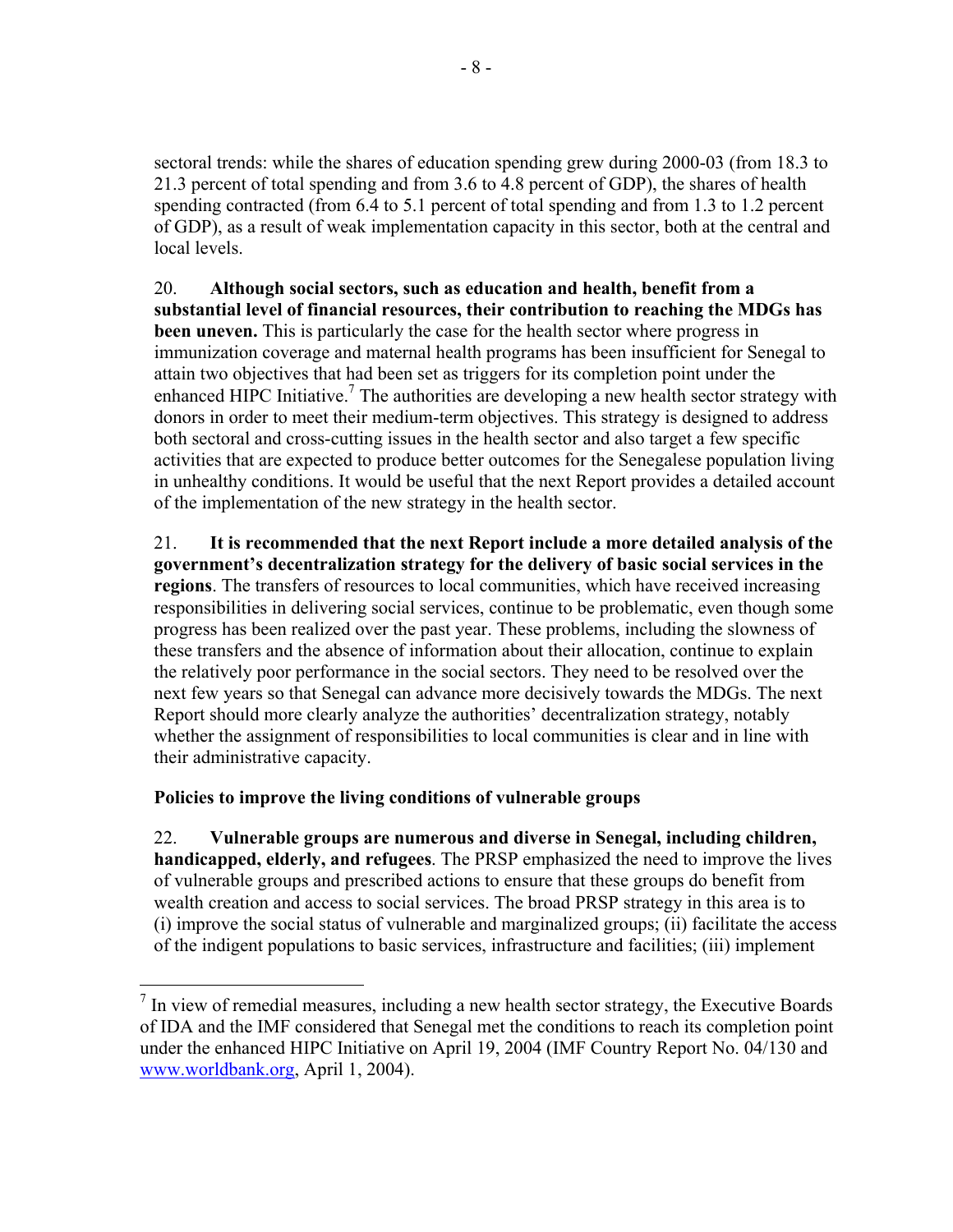wealth-creating programs adapted to the situation of these target groups; and (iv) promote community development.

23. **As noted in the Report, this PRSP pillar has received little attention from the Senegalese government over the past year.** The staffs found only scant references to actions or policies undertaken to improve the living conditions of vulnerable groups in Senegal during 2003. It is recommended that this crucial shortcoming be remedied as soon as possible and covered in depth in the next Report.

# **III. MONITORING AND EVALUATION**

24. **The government's strategy has emphasized obtaining tangible results. Evaluating and monitoring the performance realized in key sectors is at the center of the PRSP, and was identified as its fourth pillar.** With this objective in mind, the government has designed an institutional framework that includes the Interministerial Committee chaired by the Prime Minister, the Steering Committee chaired by the Minister of Economy and Finance, the PRSP Secretariat, and regional committees.

25. **Over the past year, the government has reinforced the PRSP Secretariat and created the regional committees**. The Secretariat has reinforced its coordinating function, cooperated with the donor community, and implemented the first steps towards the monitoring of the PRSP process. Regional committees have been created in each of the eleven regions, chaired by their respective governors. However, these committees still need to become truly effective, which will require the harmonization of sectoral strategies in each region. As envisaged in the Report, the government has reinforced the institutional framework surrounding the PRSP by holding the first meeting of the Steering Committee in June 2004. The government has strengthened the participatory process, which was initiated during the PRSP preparation, with the identification of focal points in sectoral ministries, responsible for monitoring the implementation of the Sector Operations Programs. The authorities have started to disseminate the PRSP throughout the regions by organizing a series of workshops attended by a variety of representative groups in Senegal, including from the central and local governments, the donors' community, the private sector, and the civil society. This effort needs to be pursued, notably by reporting on a regular and transparent basis the PRSP results and outcomes to all concerned parties in Senegal.

26. **One of the objectives of the government has been to identify the list of indicators that will be used to monitor the PRSP progress with the participation of major partners operating in the country**. These indicators should help the authorities to evaluate the implementation of the PRSP over time and its consistency with the MDGs. While this participatory approach has had the merit to involve all partners and find a consensus among them, it has also considerably delayed the process. At this stage, an agreement has been reached on a first preliminary set of indicators but there is an urgent need to validate the list and report on the evolution of the selected indicators during the past few years compared to initial benchmarks and medium-term objectives.